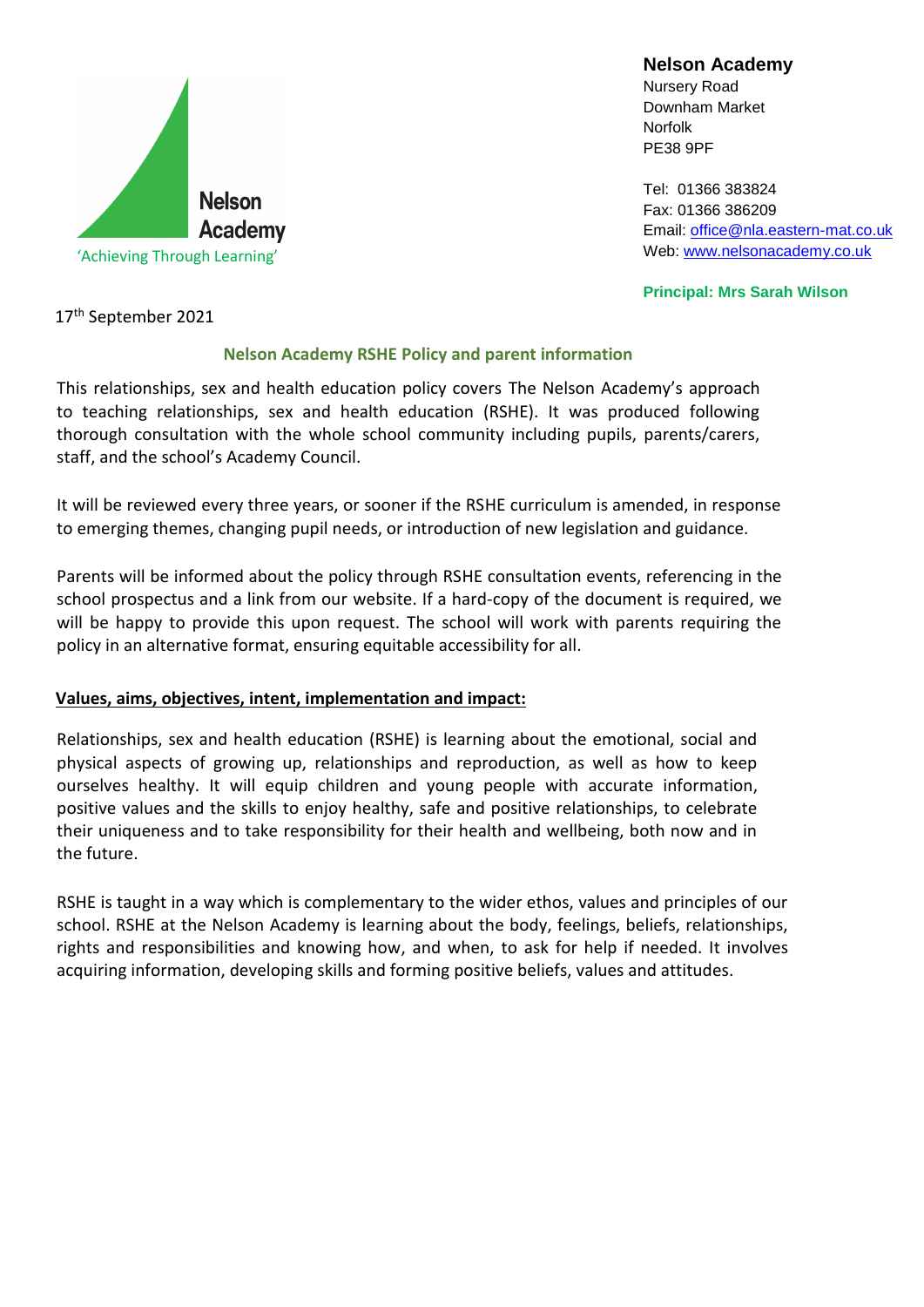RSHE empowers children to build self-esteem, offer positive and open views, support mutual respect and celebration of self and others, providing a strong foundation to be successful in life by:

- ✔ Providing a spiral curriculum, allowing for the development of knowledge relevant to the age and stage of the learner.
- ✔ Providing an inclusive learning environment, which is safe and empowering for everyone involved, based on the belief that bullying, prejudice and discrimination is unacceptable.
- $\checkmark$  Teaching non-biased, accurate and factual information that is positively inclusive.
- ✔ Developing character skills to support healthy and safe relationships, ensure comfortable communication about emotions, bodies and relationships using appropriate terminology.
- ✔ Promoting critical awareness of differing attitudes and views presented through society, the media and peers to enable the nurturing of personal values based on respect.
- ✔ Providing protection from shock or guilt.
- ✔ Actively involving pupils as evaluators to ensure relevance.
- ✔ Ensuring pupils are informed of their rights, including the legal framework and how to access confidential help to keep themselves and others safe.

The RSHE curriculum has been planned following pupil consultation. This ensures the needs of all pupils can be met through the delivery of an age and stage-appropriate curriculum. The curriculum addresses traditional and emerging issues, and relevant challenges as identified by pupils. Consultation with pupils will be conducted on a regular basis. This will inform the RHSE curriculum review, ensuring it remains responsive to emerging needs.

Some elements of the RSHE curriculum are a statutory requirement to teach in order for the school to meet the Statutory Guidance from the DfE, June 2019 and The Equalities Act, 2010. It is important to teach RSHE through a spiral curriculum. This means our pupils will gain knowledge, develop values and acquire skills gradually by re-visiting core themes to build upon prior learning. This developmental approach helps pupils to make informed decisions relevant to their age and stage. RSHE will support the school's commitment to safeguard pupils, preparing them to live safely in the modern world and to have the confidence and skills to make decisions, selfevaluate, make connections and, through active engagement, learn the different ways through which humans make sense of the world.

Our intended RSHE curriculum is detailed as follows, but may vary in response to emerging issues and to reflect the rapidly changing world in which our pupils are living and learning. If this is the case, parent/carers will be provided with appropriate notice before the amended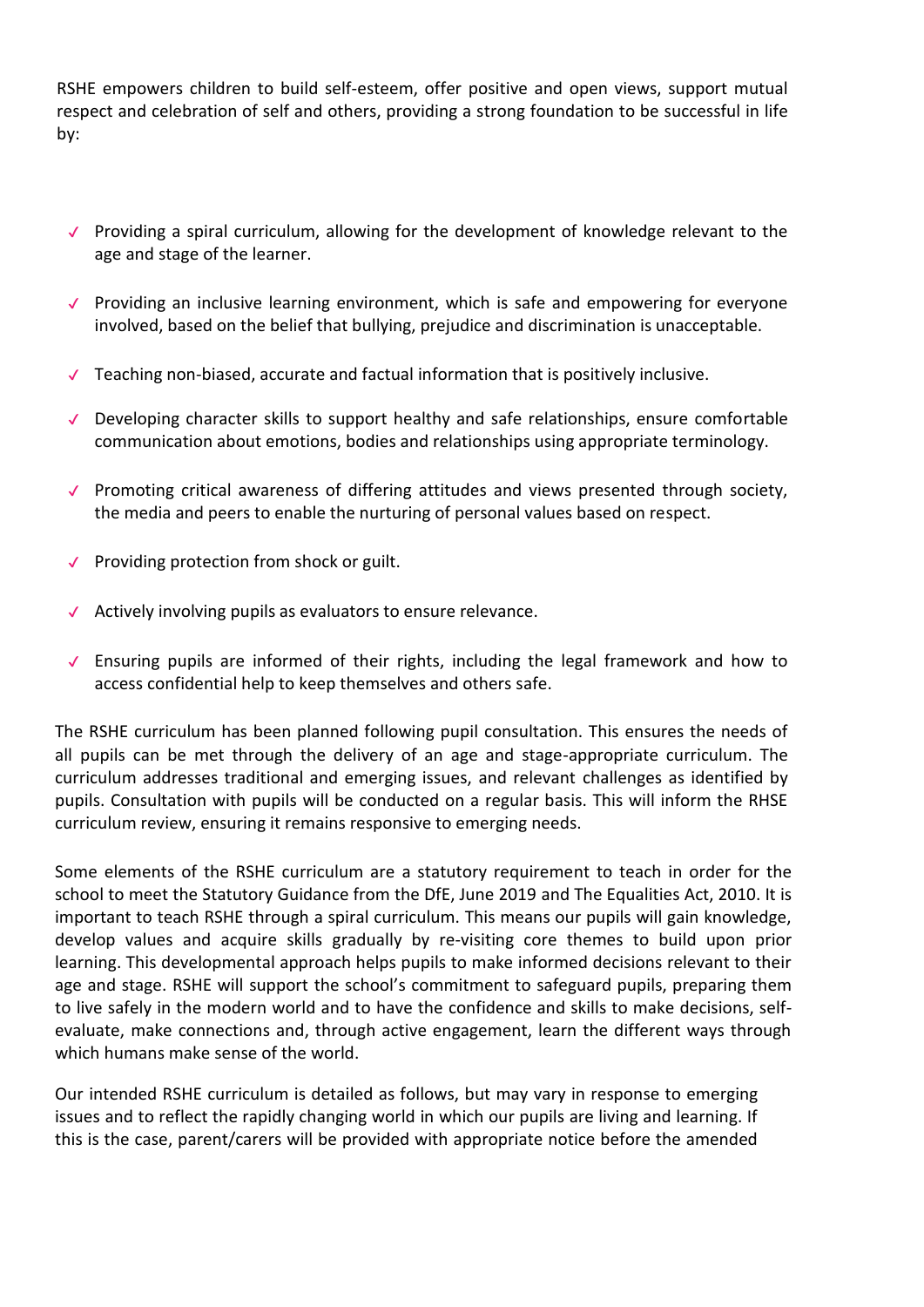programme is delivered. Where possible the curriculum will be complemented by themed assemblies, topic days and cross-curricular links ie Healthy Living Week.

The RSHE programme will be led by Lisa Jack and taught by class teachers and supported by other staff within the school. All staff involved in the delivery of RSHE have received specialist training, ensuring pupils are taught with consistent approaches to RSHE throughout their time at The Nelson Academy.

RSHE will be taught using a range of teaching methodologies including story-telling, drama, discussions, individual private reflection, quizzes, fact finding, value spectrums, debating, independent research and artistic presentations etc. This wide range of teaching strategies promotes engagement by all pupils, irrespective of preferred learning styles. Distancing techniques, such as the use of characters within RSHE, avoids pupils feeling under pressure to participate or disclose information beyond that which is appropriate or feels comfortable. This strategy makes RSHE more accessible to all pupils, including those who may have experienced unhealthy relationships and/or abuse. The school's responsibility to safeguard pupils through a curriculum that prepares them to live safely in the modern world will remain central to curriculum content, teaching methodologies and supporting resources.

At Nelson Academy, we actively celebrate the diversity of our pupils, their families and the wider whole school community. RSHE will always be taught in a non-judgemental, non-biased and fully inclusive manner through clear, impartial, scientific information as well as covering the law. Through consultation, continual assessment and regular reviews of the curriculum, we ensure that we continually recognise and respect pupils' different abilities, levels of maturity and personal circumstances including gender identity, faith or culture and that of their family, friends and the wider whole school community.

At the end of every lesson, pupils will be provided with an opportunity to ask questions as a class and can also ask anonymous questions through the use of devices ie Ask it Basket etc. Teachers will answer questions as fully as they can, based on the level of knowledge demonstrated by pupils during the lesson and with an age/stage appropriate response. Teachers may ask a pupil to wait for a response to a question if they need time to consult with a colleague, or the school leadership team, to construct an appropriate answer. Teachers can refuse to answer a question that they feel is inappropriate. Teachers will not answer personal questions about their own body, personal circumstances or lifestyle choices. If a teacher does not answer a question, the pupil will have the reasons for this decision clearly explained. The teacher will work with the pupil to identify suitable sources of information, where they can safely obtain an answer to their question, this could be referring them back to their parents/carers.

At the end of every lesson, teachers will signpost pupils to information relevant to the topic being taught to ensure safe sources of information, advice and guidance are provided. Teachers will also work closely with the schools' pastoral system to advise of topic coverage. This will ensure the school can be responsive to pupils' pastoral needs, and safeguarding arrangements can be actioned efficiently if required. If the school has any reason to believe a pupil is at risk of harm, we are required to respond in accordance with the school's safeguarding policy.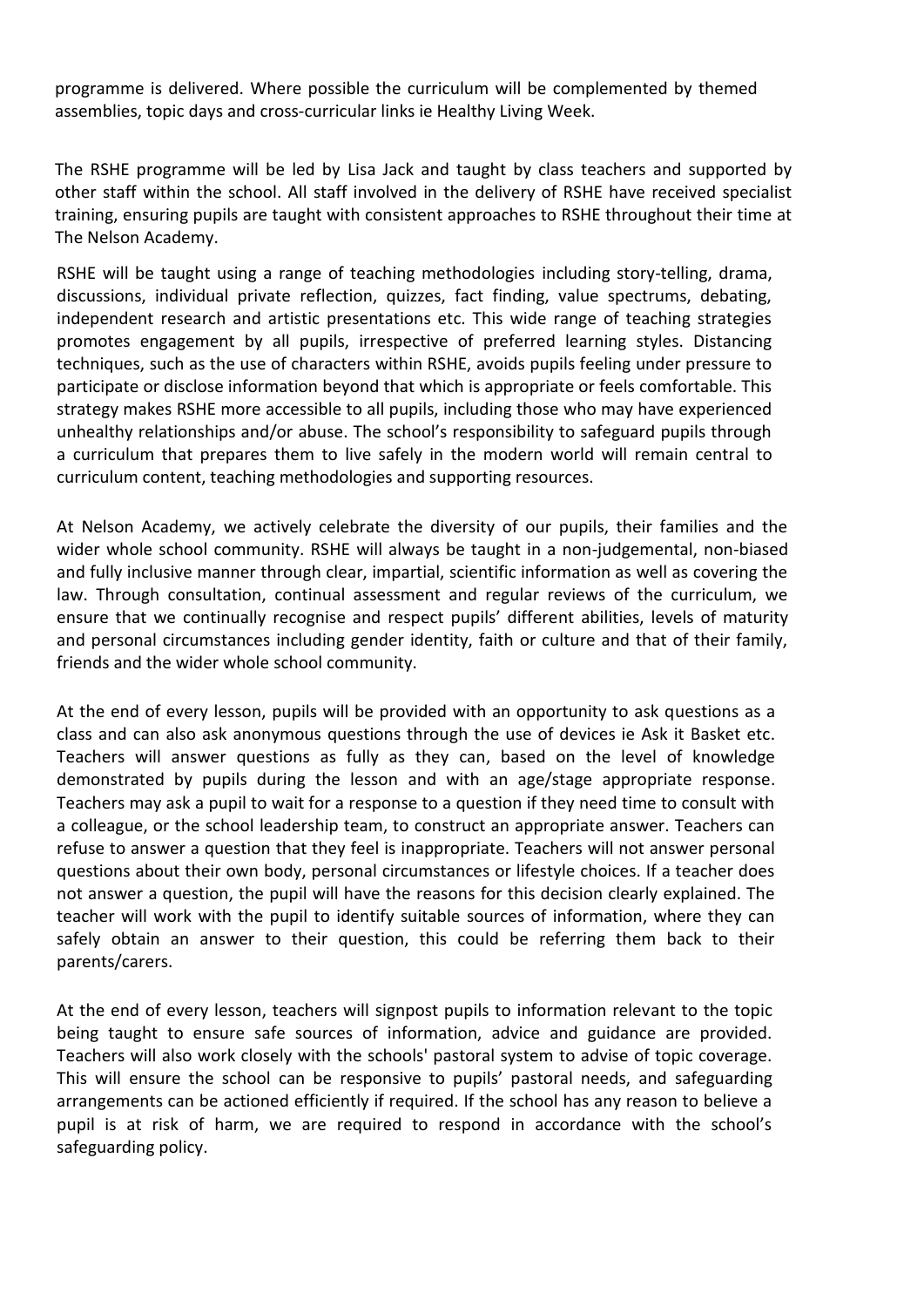Pupils' learning will be assessed at the end of every topic. This will ensure that pupils are making sufficient progress building on prior teaching and learning and that teaching strategies and resources remain relevant and effective. Assessment activities will be implicit, forming part of a normal teaching activity to ensure that pupils do not feel under pressure. The evaluation of teaching and learning assessments will be shared with pupils and parents as appropriate.

RSHE is most effective when it is a collaboration between school and home. The school will provide support to parents and carers through specialised events or via the school website, providing a valuable opportunity to develop awareness of emerging RSHE topics, meet RSHE teachers, review the resources being used and consider ways to build on RSHE at home. The school operates an open-door policy enabling parents to discuss RSHE at relevant times throughout the school year.

As children grow older, they will be taught the key facts about puberty and the changing adolescent body, particularly from age 9 through to age 11, including physical and emotional changes, as well as about menstrual wellbeing - including the key facts about the menstrual cycle.

Teaching about how a baby is conceived and born (taught outside of national curriculum for science) is the only part that parents are able to withdraw their child from. Should this be your wish, your request will be automatically granted in the primary phase. Before the principal can grant your request they are required to meet with you in person to discuss the nature and purpose of the curriculum, and where appropriate the wishes of your child. The benefits of receiving this important education and any detrimental effects that withdrawal might have on the child. This could include any social and emotional effects of being excluded, as well as the likelihood of the child hearing their peers' version of what was said in the classes, rather than what was directly said by the teacher.

If you have any concerns, worries or would like some further information, please do not hesitate to contact Lisa Jack - RSHE Lead - via email( [lisa.jack@nla.eastern-mat.co.uk\)](mailto:lisa.jack@nla.eastern-mat.co.uk) or Sarah Wilson, Principal, again via email [\(sarah.wilson@nla.eastern-mat.co.uk\)](mailto:sarah.wilson@nla.eastern-mat.co.uk) or indeed ClassDojo.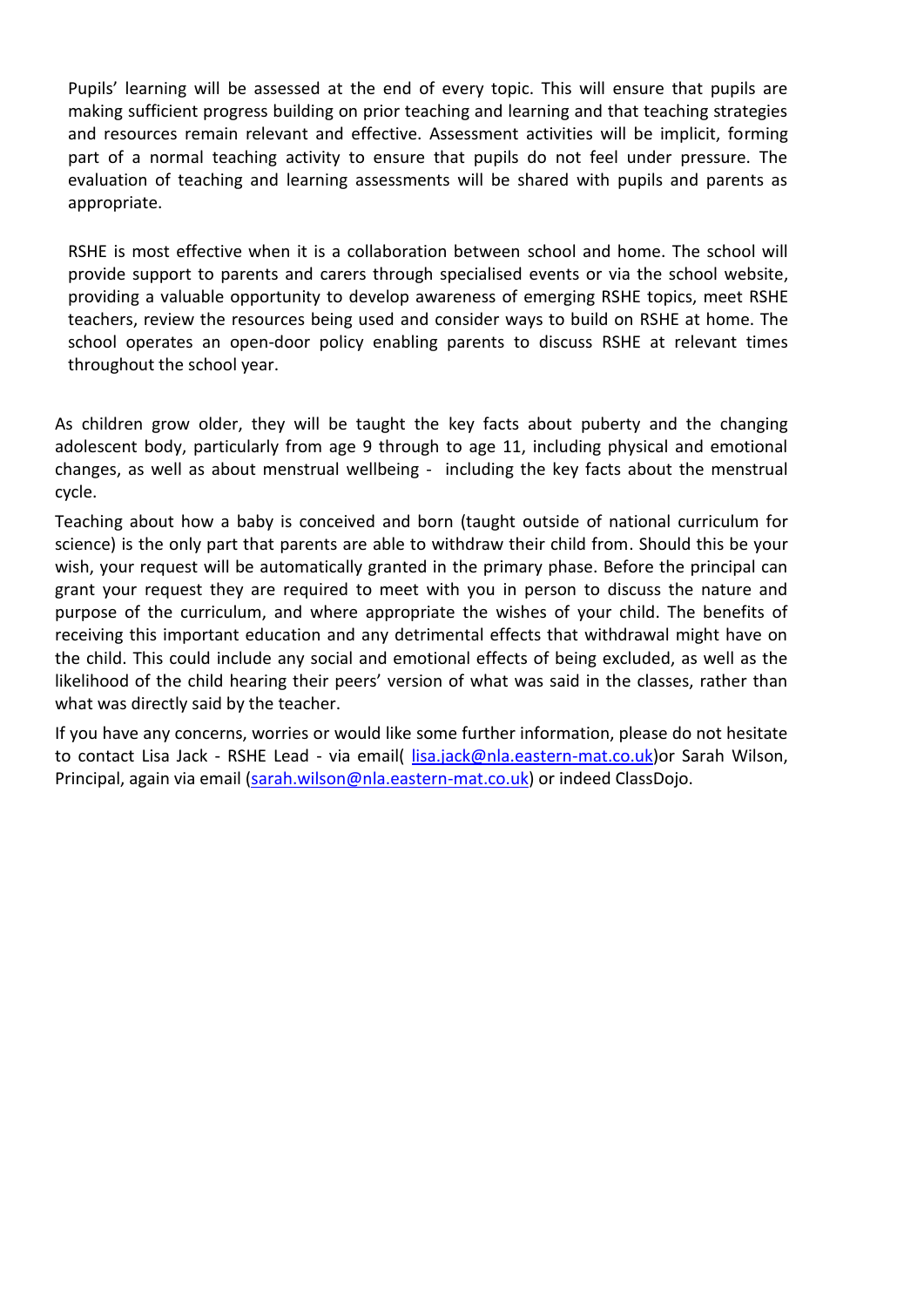Each year group, apart from Reception, will be taught the knowledge appropriate for their year group as well as the objectives from the previous year group.

An overview of what will be covered in each year group is set out below:

### $\overline{\mathbb{Y}}_{\mathsf{R}}$  Year group R

| <b>My</b><br>feelings | <b>My</b><br>body | <b>My</b><br><b>relationships</b> | <b>My</b><br><b>beliefs</b> | My rights and<br>responsibilities | <b>Asking</b><br>for help |
|-----------------------|-------------------|-----------------------------------|-----------------------------|-----------------------------------|---------------------------|
| Pupils can            | Pupils know the   | <b>Pupils</b>                     | Pupils can                  | <b>Pupils</b>                     | Pupils can                |
| identify a range      | importance of     | understand                        | recognise what              | understand                        | identify the              |
| of feelings and       | basic personal    | that there are                    | they like and               | the concept of                    | special people in         |
| how these are         | hygiene and       | similarities and                  | dislike and feel            | privacy, including                | their lives, what         |
| expressed,            | understand        | differences                       | empowered                   | the right to keep                 | makes them                |
| including words       | how to maintain   | between                           | to make real,               | things private                    | special and how           |
| to describe           | basic personal    | everyone and                      | informed                    | and the right                     | special people            |
| them and simple       | hygiene.          | can celebrate                     | choices.                    | another person                    | care for one              |
| strategies for        |                   | this.                             |                             | has to privacy.                   | another.                  |
| managing              |                   |                                   |                             |                                   |                           |
| feelings.             |                   |                                   |                             |                                   |                           |

#### **Year group one**

| <b>My</b><br>feelings | <b>My</b><br>body  | <b>My</b><br>relationships | <b>My</b><br><b>beliefs</b> | <b>My rights and</b><br>responsibilities | <b>Asking</b><br>for help |  |
|-----------------------|--------------------|----------------------------|-----------------------------|------------------------------------------|---------------------------|--|
| Pupils are able       | Pupils can         | Pupils                     | Pupils can                  | <b>Pupils</b>                            | Pupils can                |  |
| to communicate        | correctly name     | understand the             | identify and                | understand how                           | identify the              |  |
| about feelings,       | the main parts     | importance                 | respect the                 | some diseases                            | people who look           |  |
| to recognise          | of the body,       | of listening to            | differences                 | are spread,                              | after them, who           |  |
| how others show       | including          | other people, to           | and similarities            | including the                            | to go to if they          |  |
| feelings and          | external genitalia | play and work              | between people.             | right to be                              | are worried and           |  |
| know how to           | using scientific   | cooperatively              |                             | protected from                           | how to attract            |  |
| respond.              | terms.             | including                  |                             | diseases and the                         | their attention.          |  |
|                       |                    | strategies to              |                             | responsibility to                        |                           |  |
|                       |                    | resolve simple             |                             | protect others.                          |                           |  |
|                       |                    | arguments                  |                             |                                          |                           |  |
|                       |                    | through                    |                             |                                          |                           |  |
|                       |                    | negotiation.               |                             |                                          |                           |  |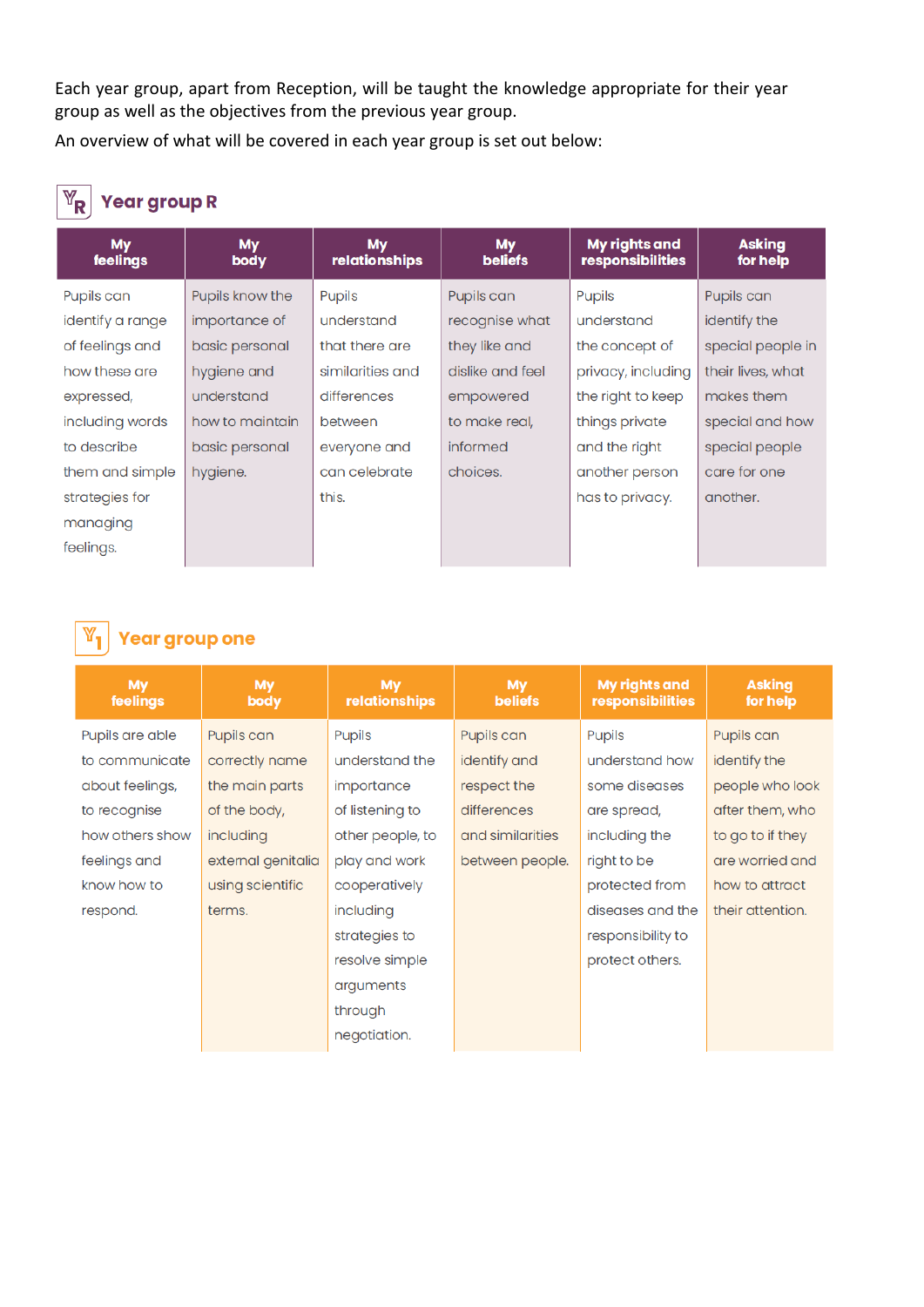

### $\boxed{\mathbb{Y}_{2}}$  Year group two

| <b>My</b><br>feelings | <b>My</b><br>body | <b>My</b><br>relationships | <b>My</b><br><b>beliefs</b> | <b>My rights and</b><br>responsibilities | <b>Asking</b><br>for help |
|-----------------------|-------------------|----------------------------|-----------------------------|------------------------------------------|---------------------------|
| Pupils can            | Pupils can        | Pupils can                 | Pupils can                  | Pupils can judge                         | Pupils know               |
| recognise and         | recognise how     | recognise                  | identify the ways           | what kind of                             | the difference            |
| celebrate their       | they grow and     | different types            | in which people             | physical                                 | between secrets           |
| strengths and         | will change as    | of teasing                 | and families                | contact is                               | and surprises             |
| achievements,         | they become       | and bullying,              | are unique,                 | acceptable,                              | and the                   |
| and set simple        | older.            | understanding              | understanding               | comfortable, and                         | importance                |
| but challenging       |                   | that these are             | there has never             | uncomfortable                            | of not                    |
| goals.                |                   | wrong and                  | been and will               | and how to                               |                           |
|                       |                   | unacceptable.              | never be another            | respond.                                 | that makes                |
|                       |                   |                            | them.                       |                                          | them feel                 |
|                       |                   |                            |                             |                                          | uncomfortable,            |
|                       |                   |                            |                             |                                          | worried or afraid.        |



# $\begin{array}{|c|} \hline \mathbb{Y}_3 \end{array}$  Year group three

| <b>My</b><br>feelings | My<br>body      | <b>My</b><br>relationships | <b>My</b><br><b>beliefs</b> | My rights and<br>responsibilities | <b>Asking</b><br>for help |
|-----------------------|-----------------|----------------------------|-----------------------------|-----------------------------------|---------------------------|
| Pupils can            | Pupils know     | Pupils can                 | Pupils can                  | Pupils                            | Pupils can                |
| identify their        | how their body  | recognise a                | challenge                   | understand the                    | identify the              |
| strengths and         | may change      | wide range of              | gender                      | right to protect                  | difference                |
| set aspirational      | as they grow    | relationships,             | stereotypes,                | their body from                   | between                   |
| goals for             | and develop,    | including the              | understanding               | unwanted                          | secrets and               |
| themselves,           | how to care for | attributes                 | that there is               | touch.                            | surprise,                 |
| understanding         | their body and  | of positive,               | not one way                 |                                   | knowing                   |
| how this              | celebrate their | healthy                    | to be a boy, or             |                                   | when it is                |
| contributes           | uniqueness.     | relationships.             | one way to be               |                                   | right to break            |
| to high self-         |                 |                            | a girl.                     |                                   | confidence                |
| esteem.               |                 |                            |                             |                                   | and share a               |
|                       |                 |                            |                             |                                   | secret.                   |
|                       |                 |                            |                             |                                   |                           |
|                       |                 |                            |                             |                                   |                           |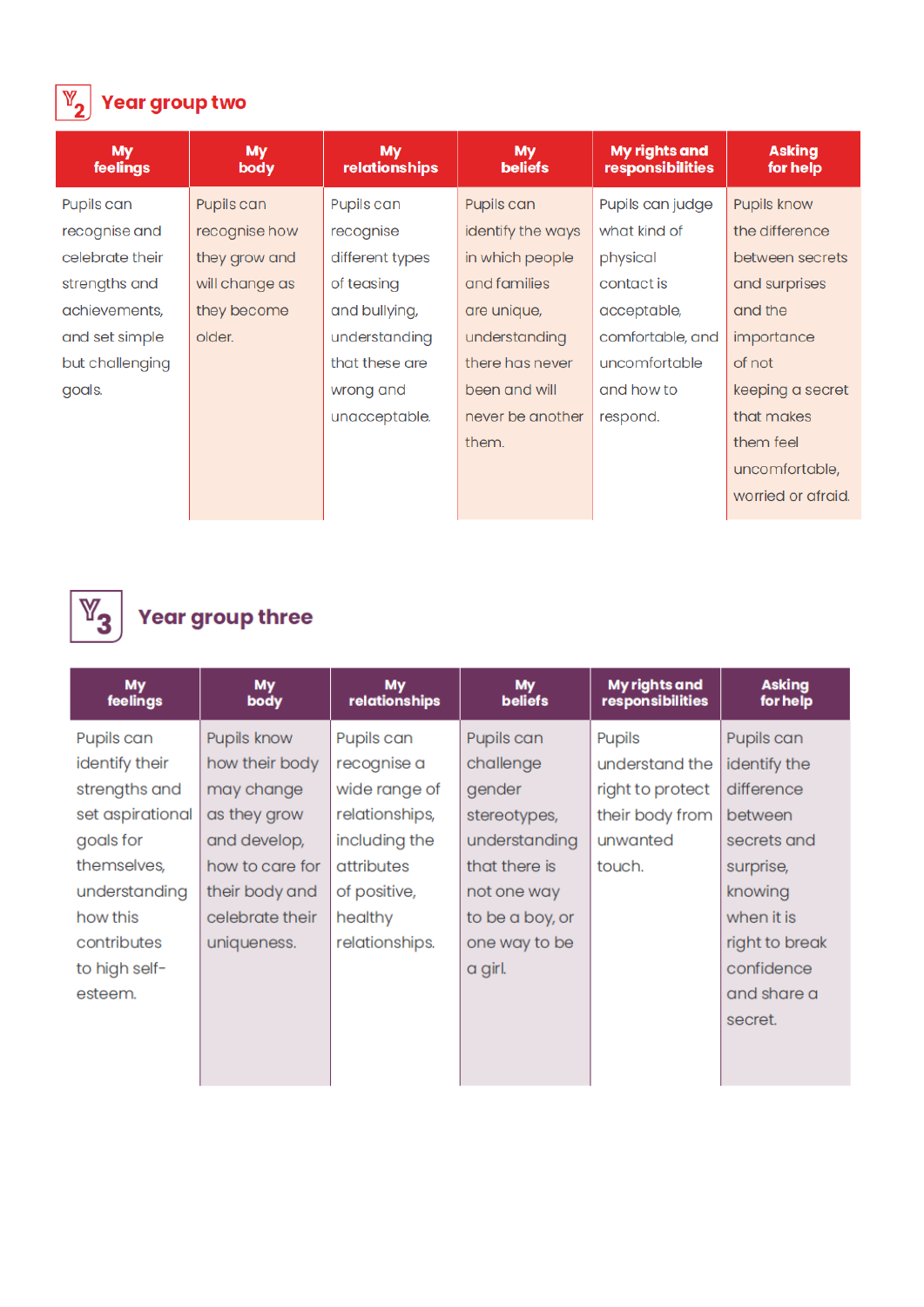

## $\begin{array}{|c|} \hline \mathbb{Y}_\mathbf{4} \hline \end{array}$  Year group four

| <b>My</b><br>feelings | <b>My</b><br>body | <b>My</b><br>relationships | <b>My</b><br><b>beliefs</b> | <b>My rights and</b><br>responsibilities | <b>Asking</b><br>for help |  |
|-----------------------|-------------------|----------------------------|-----------------------------|------------------------------------------|---------------------------|--|
| Pupils can            | Pupils can        | Pupils are able            | <b>Pupils</b>               | Pupils know                              | Pupils can                |  |
| recognise and         | reflect on how    | to judge what              | recognise                   | marriage is a                            | recognise                 |  |
| respond to a          | their body has    | kind of physical           | differences                 | commitment                               | when they                 |  |
| wide range of         | changed and       | behaviours                 | and similarities            | freely entered                           | may need help             |  |
| emotions in           | anticipate        | and contact                | between                     | into by both                             | to manage                 |  |
| themselves            | body changes,     | are acceptable             | people arise                | people, and                              | a situation               |  |
| and others,           | understanding     | and                        | from a number               | that no one                              | and have                  |  |
| and ways to           | that some         | unacceptable,              | of factors                  | should marry                             | developed the             |  |
| respond.              | are related to    | and ways to                | Inc. family                 | if they don't                            | skills to ask for         |  |
|                       | puberty.          | respond.                   | and personal                | absolutely                               | help.                     |  |
|                       |                   |                            | identity.                   | want to or are                           |                           |  |
|                       |                   |                            |                             | not making the                           |                           |  |
|                       |                   |                            |                             | decision freely                          |                           |  |
|                       |                   |                            |                             | for themselves.                          |                           |  |
|                       |                   |                            |                             |                                          |                           |  |



## $\begin{array}{|c|} \hline \mathbb{Y}_{\mathbf{5}} \hline \end{array}$  Year group five

| My<br>feelings | <b>My</b><br>body | My<br>relationships | <b>My</b><br><b>beliefs</b> | <b>My rights and</b><br>responsibilities | <b>Asking</b><br>for help |  |
|----------------|-------------------|---------------------|-----------------------------|------------------------------------------|---------------------------|--|
| Pupils can     | Pupils can        | Pupils can          | Pupils know the             | Pupils have                              | Pupils have               |  |
| anticipate how | anticipate        | identify healthy    | correct terms               | strategies for                           | considered                |  |
| their emotions | how their body    | relationships       | associated with             | keeping safe                             | how to                    |  |
| may change     | may change        | and recognise       | gender identity             | online; knowing                          | manage                    |  |
| as they        | as they           | the skills to       | and sexual                  | personal                                 | accidental                |  |
| approach and   | approach and      | manage and          | orientation,                | information                              | exposure to               |  |
| move through   | move through      | maintain            | and the                     | including                                | explicit images,          |  |
| puberty.       | puberty.          | healthy             | unacceptability             | images of                                | and upsetting             |  |
|                |                   | relationships.      | of homophobic               | themselves                               | online material,          |  |
|                |                   |                     | and                         | and others                               | including who             |  |
|                |                   |                     | transphobic                 | can be shared                            | to talk about             |  |
|                |                   |                     | bullying.                   | without their                            | what they have            |  |
|                |                   |                     |                             | permission.                              | seen.                     |  |
|                |                   |                     |                             |                                          |                           |  |
|                |                   |                     |                             |                                          |                           |  |